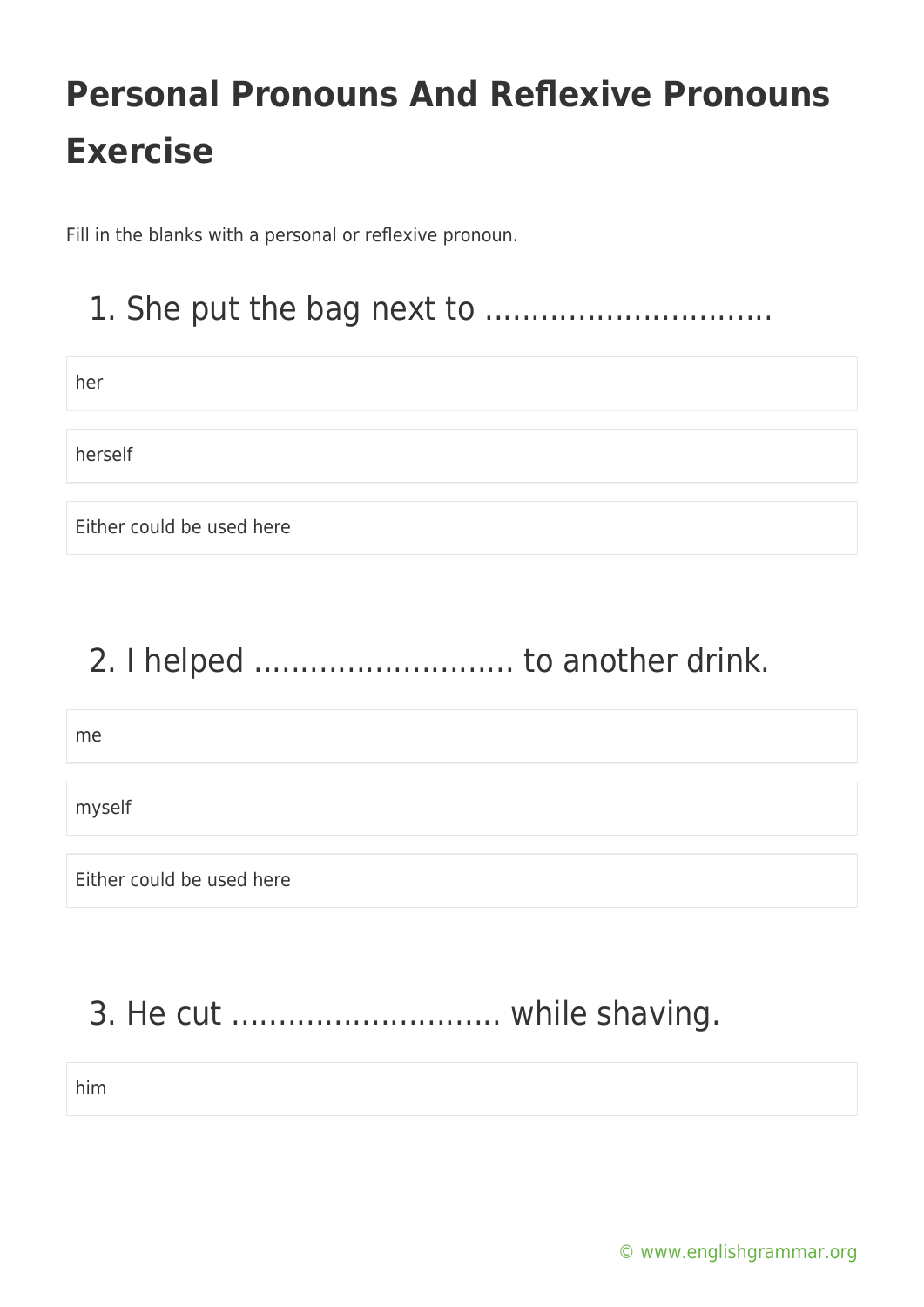himself

Either could be used here

### 4. The manager .............................. told me this.

him

himself

Either could be used here

#### 5. She looked quite pleased with

...............................

her

herself

6. I ............................ decorated the room.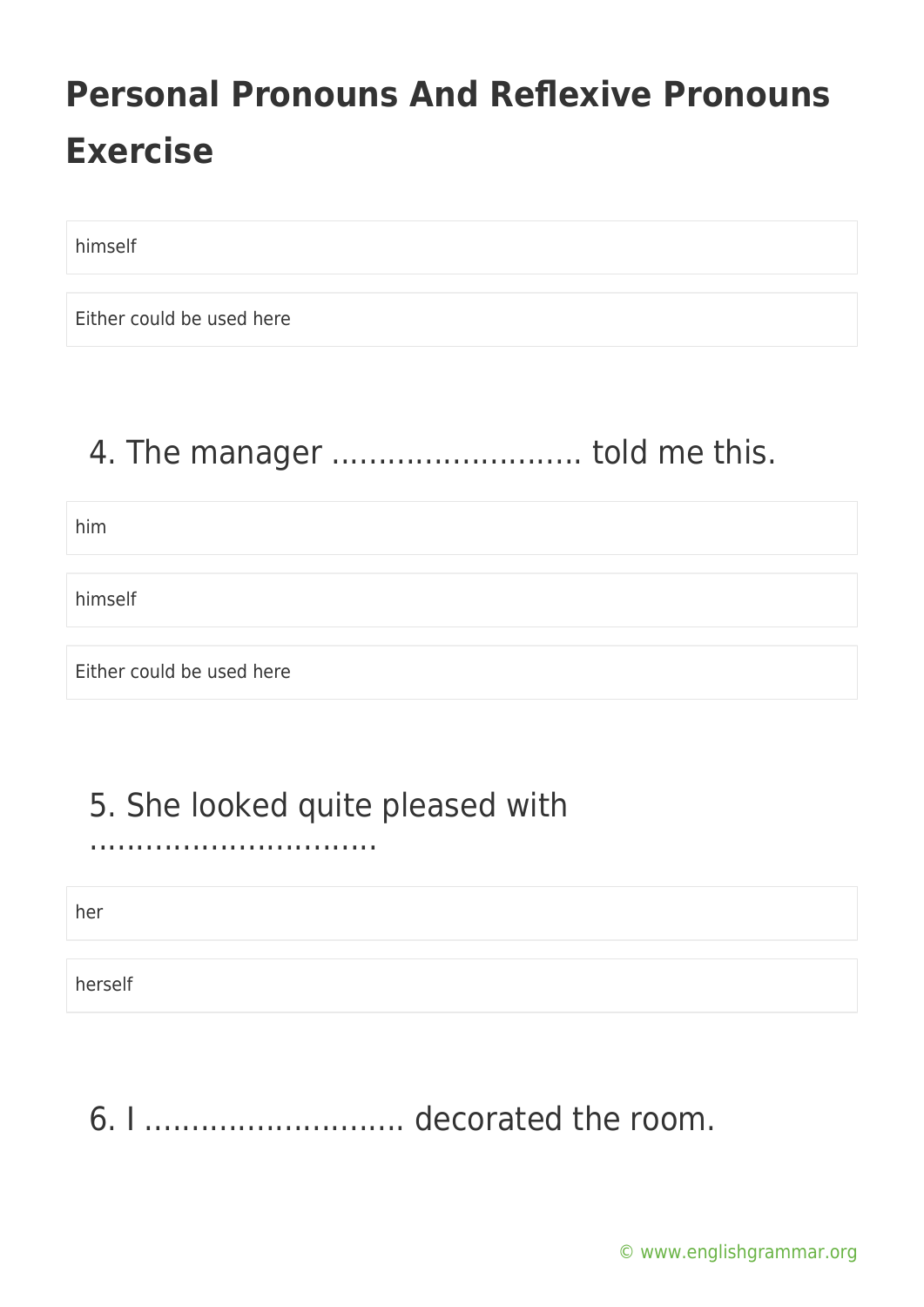| myself |  |
|--------|--|
|        |  |
| me     |  |

#### 7. We enjoyed .............................. while we went camping last week.

us

ourselves

Either could be used here

### 8. She killed ............................... with a knife.

her

herself

### 9. He does all the jobs ..................................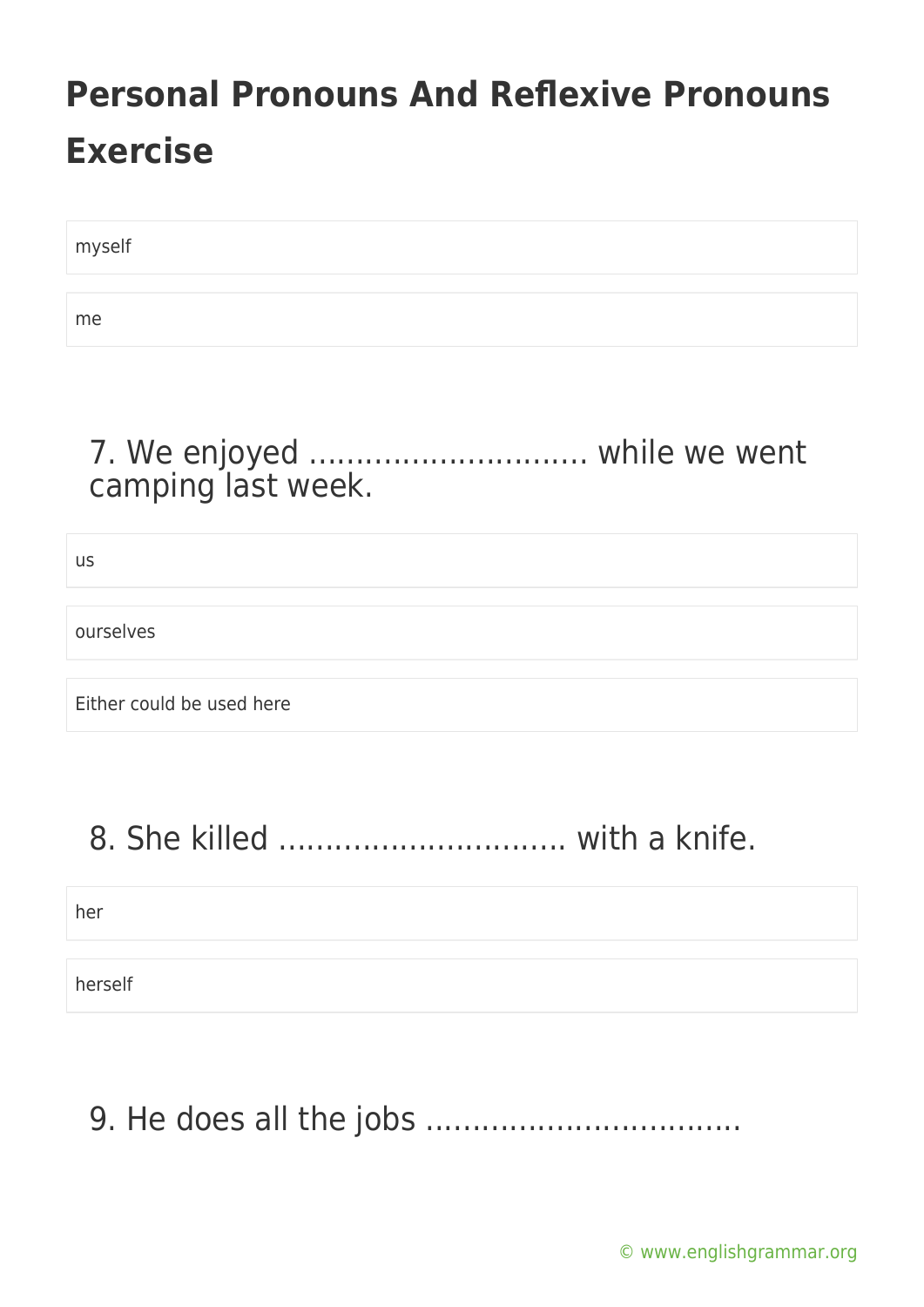him

himself

#### 10. I was told to do it ...............................

me

myself

#### 11. The Prime Minister ............................... answered the phone.

himself

him

No pronoun is required

### 12. Although I don't speak English well, I can